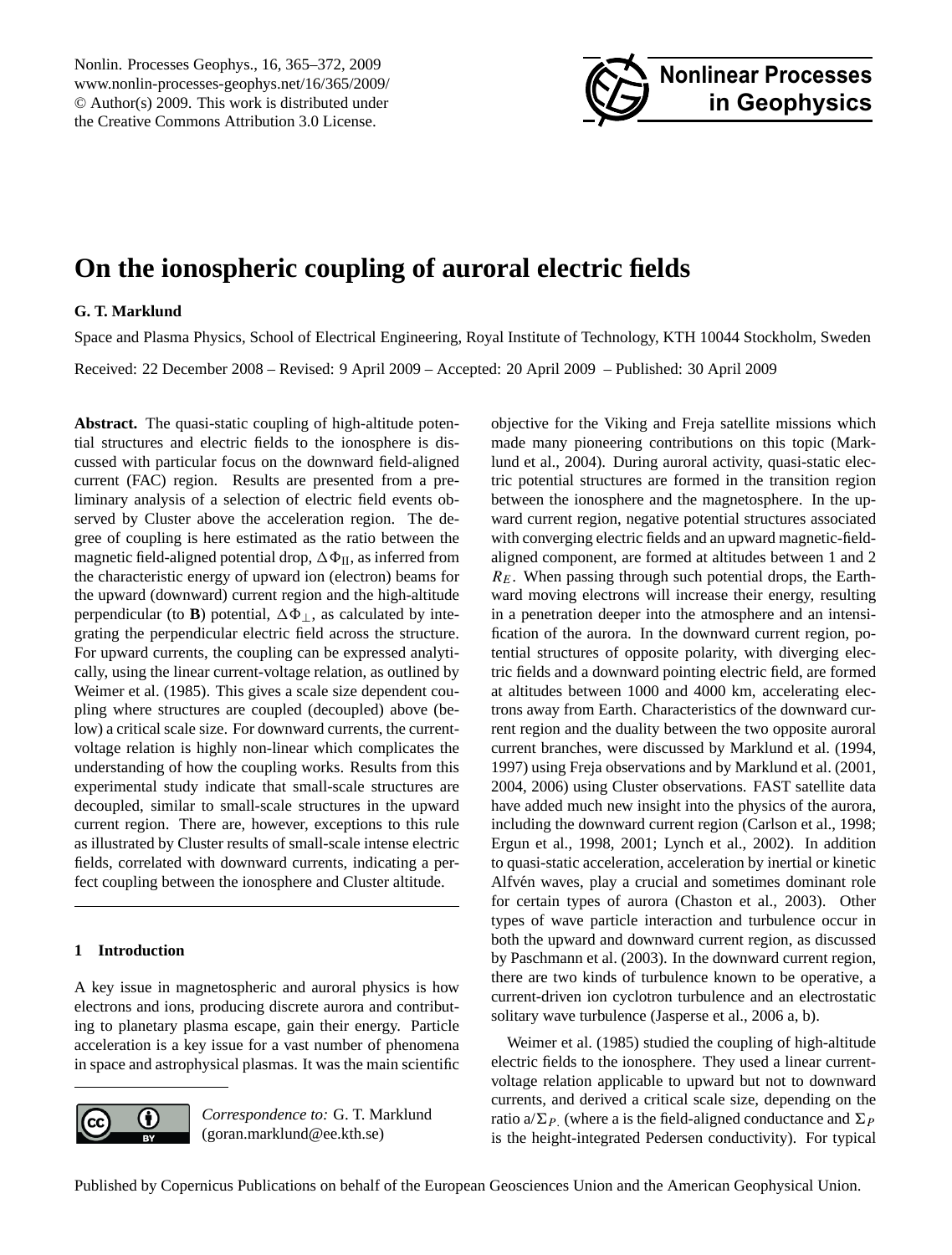WAVELENGTH AT FIELD LINE BASE, Km 1000  $\overline{C}$ IC  $\overline{1}$ .  $E_2$  *i*  $E_1$ RATIO  $E_2/E_1$ O.  $= 12 \cdot 10^{-7}$  $K_0 = 7.5 \cdot 10^{-5}$  m<sup>-1</sup> coupling decoupling IOO. IO.  $O, I$ I/WAVELENGTH AT FIELD LINE BASE, Km<sup>-1</sup>

**Fig. 1.** Reproduction from Weimer et al. (1985) showing the ratio between the low-altitude electric field E2, measured by Dynamics Explorer-2 and the high-altitude electric field E1, measured by Dynamics Explorer 1, versus  $1/\lambda$  (wavelength or scale size) at the field line base.

parameter values, the critical scale size was found to be of the order of 100 km. Larger (smaller) structures were found to be coupled to (decoupled from) the ionosphere, as illustrated in Fig. 1, showing the ratio between the low-altitude electric field E2, measured by Dynamics Explorer-2 and the highaltitude electric field E1, measured by Dynamics Explorer 1, versus the inverse of the wavelength (or scale size) at the field line base.

The coupling of electric fields in the downward current region depends critically on the current-voltage relation, which has been found to be highly non-linear, as shown in Fig. 2 from Elphic et al. (1998). A problem is that the depletion process limits the time that charge carriers are available in the original current channel. A way for the current sheet to adjust for this is to broaden, as has been observed for a few Cluster events (Marklund et al., 2001, 2006; Aikio et al., 2004) and in numerical simulations (Karlsson and Marklund, 1998; Streltsov and Marklund, 2006). The current-voltage relationship in the downward current region has been subject to several recent theoretical studies, a few of which are discussed below.

Temerin and Carlson (1998) used the continuity equation to determine how the density of the ionospheric electrons depends on the current and to find a potential that reduces the density of magnetospheric electrons by the same amount to keep the plasma quasi-neutral. The current-voltage relation was determined for simple profiles of the background



**Fig. 2.** Reproduction from Elphic et al. (1998) showing the relation between potentials and currents for different ranges of the magnetic field-aligned conductance.

ion density and the current found to be a few times larger in the downward current region compared to currents in the upward current region for similar potential drops. Potential drops up to a few thousand volts, as observed by FAST, are a necessary consequence of the observed current densities in the downward current region.

Using quasi-neutrality and steady-state plasma kinetic equations, Jasperse (1998) derived a model for the generation of a self-consistent downward pointing parallel electric field, an ion conic, and up-flowing field aligned electrons, all characteristic features of the downward field-aligned current region. Vedin and Rönnmark (2005) used the stationary Vlasov equation to derive the self-consistent potential in an auroral flux tube carrying downward current. The potential was found to peak at values of a few kV, corresponding to altitudes around 1  $R_E$  and downward FAC densities of  $10 \mu A/m^2$ . Below the peak there is a downward electric field and above the peak a weak upward electric field resulting in a very small potential difference between the ionosphere and the magnetosphere.

Hwang et al. (2006 a, b) used experimental data from the FAST satellite to estimate the coupling in the downward current region. They studied a large number of electric field events and found significant differences between sheet-like and curved structures, as illustrated in Fig. 3 for each of these structures. The panels show from top to bottom, time energy spectrogram for electrons, the axial electric field, the spin plane electric field, and the eastward and northward electric field components, the Poynting flux, and the perpendicular electric field (green line) together with the derivative of the characteristic electron energy (black line). For the sheet-like structure the Poynting flux is upward and the ratio between the electric field and the derivative of the characteristic electron energy (their coupling parameter), is 0.3 indicating a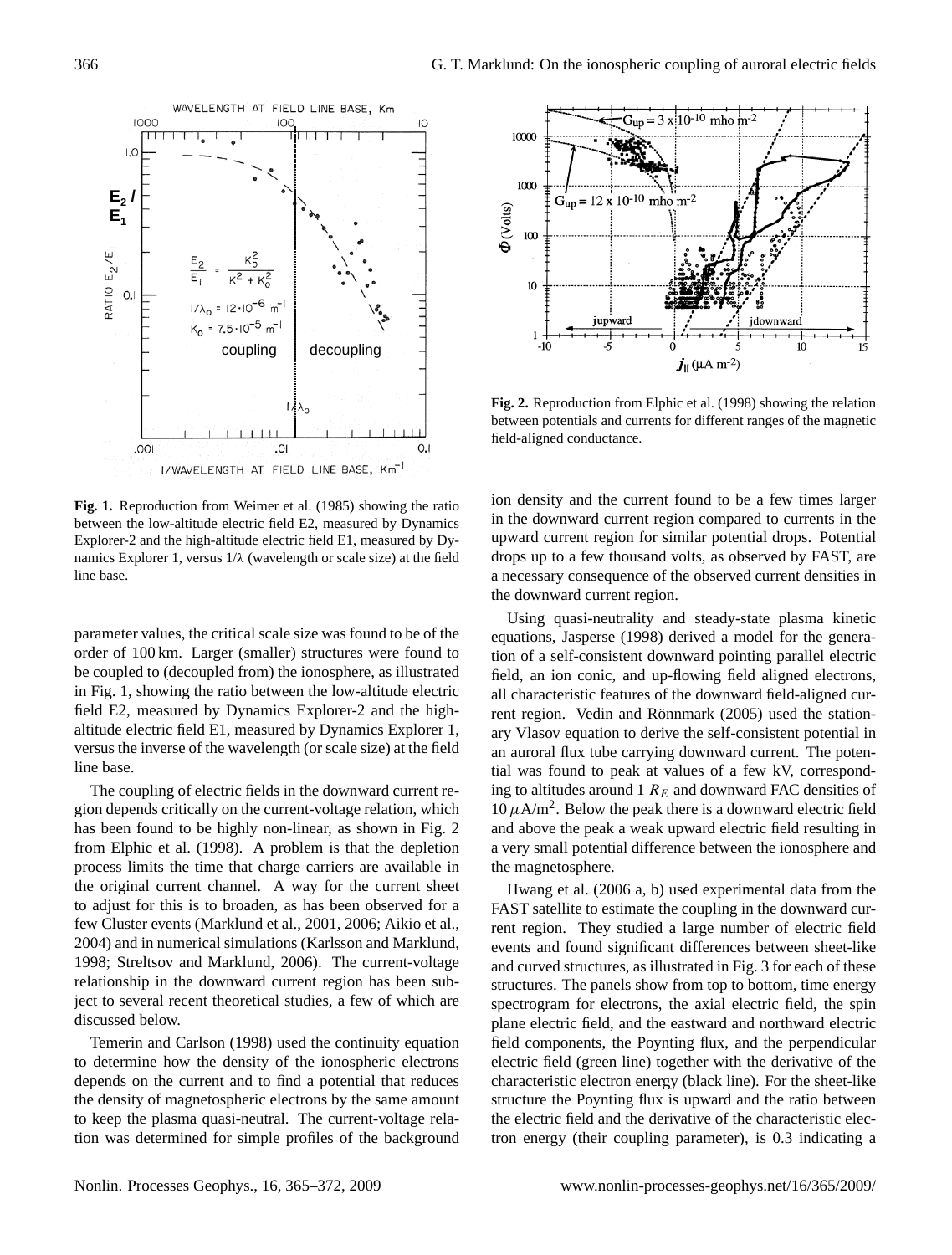

**Fig. 3.** Reproduction from Hwang et al. (2006) showing FAST data obtained for a sheet-like structure (left) and a curved structure (right). Panel 1 shows a time energy spectrogram for electrons. Panels 2–4 show the axial, the spin plane, and the eastward and northward electric field components, respectively. Panel 5 shows the Poynting flux and panel 6, the derivative of the characteristic electron energy (black line) and the perpendicular electric field (green line). Note that the ratio between these two parameters, the coupling ratio, is significantly less than one (around 0.3) for the sheet-like structure (left) and about 1 for the curved structure (right).

strong coupling. For the curved structure the results showed a downward directed Poynting flux and a coupling ratio of 1, indicating a decoupling. From their dataset they concluded that potentials associated with curved structures, such as spirals and folds, had a tendency to be decoupled from the ionosphere  $(0.5 < \eta < 1)$  whereas potentials associated with sheetlike structures, such as black arcs, were more coupled to the ionosphere ( $0 < \eta < 0.5$ ). The structures had typical scale sizes of a few ten km, slightly larger than the scale sizes of 5– 10 km derived from Cluster data.

Here, we shall apply a similar method to that used by Hwang et al. (2006a, b) to estimate the coupling of highlatitude electric fields to the ionosphere. Instead of FAST data we will use Cluster data collected high above the acceleration region as representative of the high-altitude electric field. The method is described in Sect. 2. The data were obtained by the electric field instrument (EFW, Gustafsson et al., 1997), the fluxgate magnetometer (FGM, Balogh et al., 1997), the electron instrument (PEACE, Johnstone et al., 1997) and the ion instrument (CIS, Reme et al., 1997). Section 3 presents and discusses the results for eight auroral events, six of which are from the downward current region, and two of which are from the upward current region. The events were selected using various selection criteria described below. It should be noted that the particle analyses in this study were performed by eye inspection rather than by using the particle distributions for calculating the characteristic energy of the ions and electrons. A more comprehensive study of a much larger number of Cluster events and using



**Fig. 4.** Schematic illustrating the relationship between the high- and low-altitude auroral electric potential and between the parallel and the perpendicular (to **B**) potential.

a more refined analysis of the particle data is planned for a forthcoming publication.

## **2 Methodology**

The degree of coupling of auroral potentials is here calculated as the ratio between the parallel potential drop,  $\Delta\Phi_{II}$  and the perpendicular potential,  $\Delta\Phi_{\perp}$ . The former is given by the characteristic energy of upward ion beams (in upward current regions), or upward electron beams (in downward current regions), and the latter by integrating the perpendicular electric field,  $E_{\perp}$ . The ratio  $k=\Delta\Phi_{II}/\Delta\Phi_{\perp}$ reveals whether the electric field couples completely  $(k=0)$ , is decoupled from  $(k=1)$ , or, partly couples  $(0 < k < 1)$  to the ionosphere. The relationship between the high and low-altitude electric field and the potentials is illustrated in Fig. 4. (The coupling ratio used by Hwang et al. (2006 a, b) was the derivative of the characteristic energy  $(e\Delta\Phi_{II})$ divided by the perpendicular electric field). The Cluster data were obtained well above the top of the acceleration region of the downward current region and typically above the acceleration region of the upward current region. The estimate of  $\Delta \Phi_{\perp}$  refers to the time when Cluster crosses the structure (at  $t=t_0$ ), whereas the  $\Delta \Phi_{II}$  estimate refers to an earlier time  $(t=t_0 - \Delta t^i)$  when the ions (electrons) exited the top of the acceleration region. As an example, the times needed for up-going beams of  $O<sup>+</sup>$  ions to travel from the top of the acceleration region up to Cluster altitude, a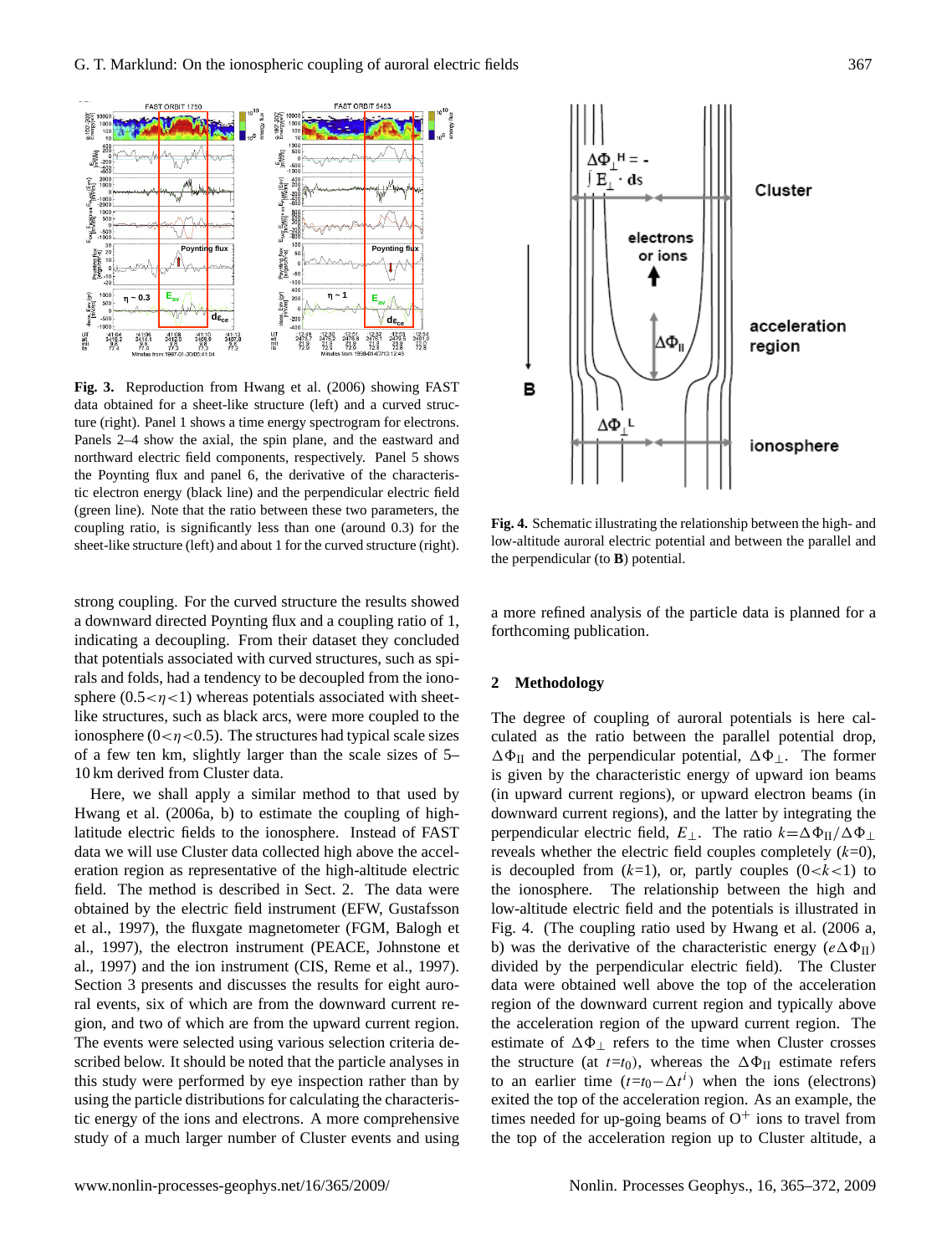

**Fig. 5a.** Observations from Cluster spacecraft 1, crossing an auroral plasma boundary in the southern hemisphere on 4 May 2003. The total time interval is 28 min. Panels 1–3 show time energy spectrograms of electrons, parallel, perpendicular and anti-parallel to the magnetic field, as measured by the PEACE instrument. Panels 4–6 show pitch-angle spectrograms versus time for  $O^+$  ions at three energy ranges, 0.2–1 keV, 1–10 keV, and 10–38 keV. Panels 7– 9 show the potential, the perpendicular electric field (black line) and the tangential residual magnetic field (green line) component, and field-aligned currents, in blue and red for upward and downward currents, respectively.

distance being a few  $R_E$ , are of the order of a few minutes. For electrons to travel the same distance the time is of the order of seconds. (The upward velocity derived from the parallel potential drop is likely to be an overestimate, since the derivation assumes that the upward beams are strictlyfield-aligned, the degree of which can be checked for each particular event. To obtain a more exact value of the travel times from the Cluster data requires a much more rigorous analysis of the data which is beyond the scope of this study, aimed at illustrating the general methodology). Another uncertainty is the finite crossing time of the structures. The k-value is therefore representative only on a time scale comparable to or larger than the crossing and transport times.

#### *Selection criteria*

- 1. EFW, FGM, CIS, PEACE data should be available and of high quality.
- 2. The angle between the magnetic field direction and the spin plane should exceed 5 degrees (for accurate values of all three electric field components).
- 3. The events should be limited to auroral crossings at geocentric distances between 4 and 7 Earth radii (at higher altitudes, temporal effects due to, for example inductive electric fields will increase the uncertainty of the analysis).
- 4. The events should be of quasi-static rather than temporal nature, which should be possible to determine using the method by Karlsson et al. (2004), applying cross-correlation and minimum-B variance analysis to the Cluster data.
- 5. The time intervals between the spacecraft should preferably range between  $10 s < \delta T < 20$  min, and the number of  $s/c$  with good data should be at least 3, to enable monitoring of the evolution.

In addition, the database should preferably include electric field structures covering a broad range of spatial scales, from 1 km up to 100–200 km, mapped to the ionosphere, and will be used for a more extensive study on this topic.

## **3 Results and discussion**

Figure 5a and b are shown to illustrate the general methodology, where Cluster observations have been used to estimate the parallel and perpendicular potentials for a quasi-static potential structure in the upward current region. Figure 5a, panels 1–3, shows time energy spectrograms of electrons, parallel, perpendicular, and anti-parallel to the magnetic field, measured by the PEACE instrument. Panels 4–6 show pitchangle spectrograms versus time for oxygen ions at three energy ranges, 0.2–1 keV, 1–10 keV, and 10–38 keV. Panels 7– 9 show the potential, the perpendicular electric field (green line) and tangential residual magnetic field component, and field-aligned currents, in blue and red for upward and downward currents, respectively. The region of upward FAC is associated with intense converging electric field structures, a high-altitude signature of the primary acceleration region. The top panel of Fig. 5b shows the parallel or acceleration potential inferred from the characteristic energy of the upward ion beams. The two curves labeled 22◦ and 90◦ in the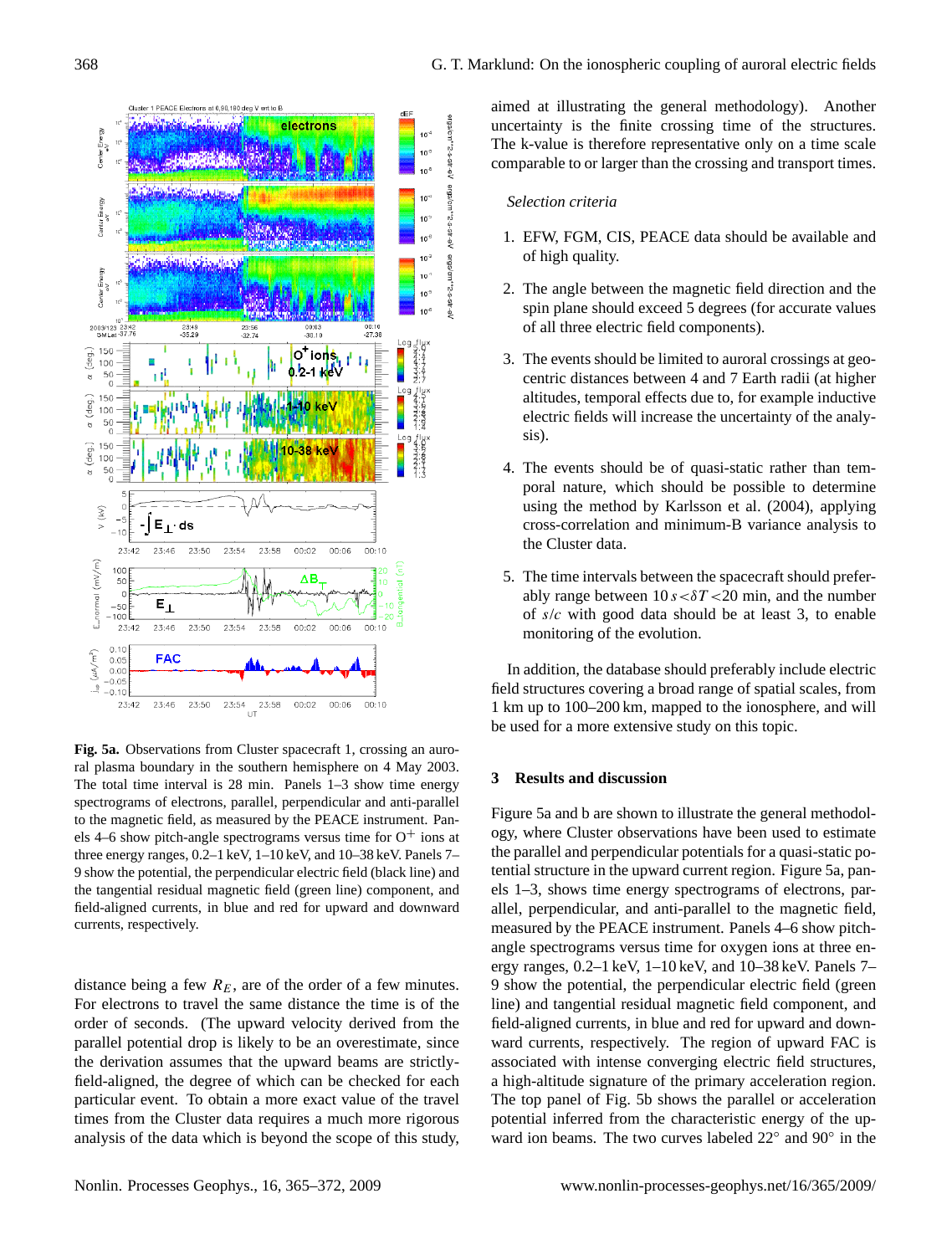

**Fig. 5b.** Comparison of inferred parallel potential drop,  $\Delta \Phi_{II}$ , and perpendicular potential,  $\Delta \Phi_{\perp}$ , for the Cluster s/c 1 crossing of an auroral boundary. The two curves labeled 22◦ and 90◦ in the upper panel correspond to two different angles of incidence for the upward ion beams.

upper panel correspond to two different incident angles for the upward ion beams collected by the ion detectors. The bottom panel shows the perpendicular potential, derived by integrating the perpendicular electric field along the spacecraft trajectory. The peak value of the perpendicular potential drop, indicated by the cross, is shown also in the upper panel for comparison. The peak potential can be seen to lie roughly in between the two parallel potential estimates. Although the location and magnitude of the parallel potential estimates are roughly in agreement, there are clear differences between the two curves. The calculated  $\Delta\Phi_{\perp}$  variation reveals several small-scale adjacent potential drops, and the calculated  $\Delta \Phi_{II}$  variation is broader and less structured. The differences are likely due to a combination of the time mismatch between the two estimates (of the order of minutes) and temporal variations of the acceleration process.

Preliminary results for eight Cluster events, all of which are of quasi-static nature (used here to describe structures which are stable on time scales much longer than the electron transition time through the acceleration region and also longer than the satellite traversal time across the structure), are given in Table 1. The last three rows present the integrated perpendicular electric field,  $\Delta \Phi_{\perp}$ , the parallel potential drop,  $\Delta \Phi_{II}$ , inferred from the electron data, and



**Fig. 6.** Illustration of a case with a good correlation between the electric field and the downward FAC. The figure shows from top to bottom, the measured field-aligned current FAC, the calculated height-integrated Pedersen conductivity, the model and measured northward electric field component, and eastward residual magnetic field (reproduced from Karlsson et al., 2007). The good agreement between the model and Cluster results implies that the electric field maps perfectly between the ionosphere and Cluster altitude.

the ratio between the parallel and perpendicular potential,  $k=\Delta\Phi_{II}/\Delta\Phi_{\perp}$ . It should be mentioned that the energy spectra of ions and electrons were inspected manually, which implies that the estimates of the potentials and coupling parameter are relatively rough. Note that for the five downward current events where the  $k$ -ratio could be estimated, it is one or close to one, in four of the five events. Although the events are too few to allow any firm conclusions, the results suggest that small-scale structures in the downward current region are mainly decoupled from the ionosphere, similar to smallscale structures in the upward current region.

An exception to the results presented in Table 1, that smallscale structures are typically decoupled, has been found for a special kind of downward current events shown in Fig. 6. The figure shows from top to bottom, the measured field-aligned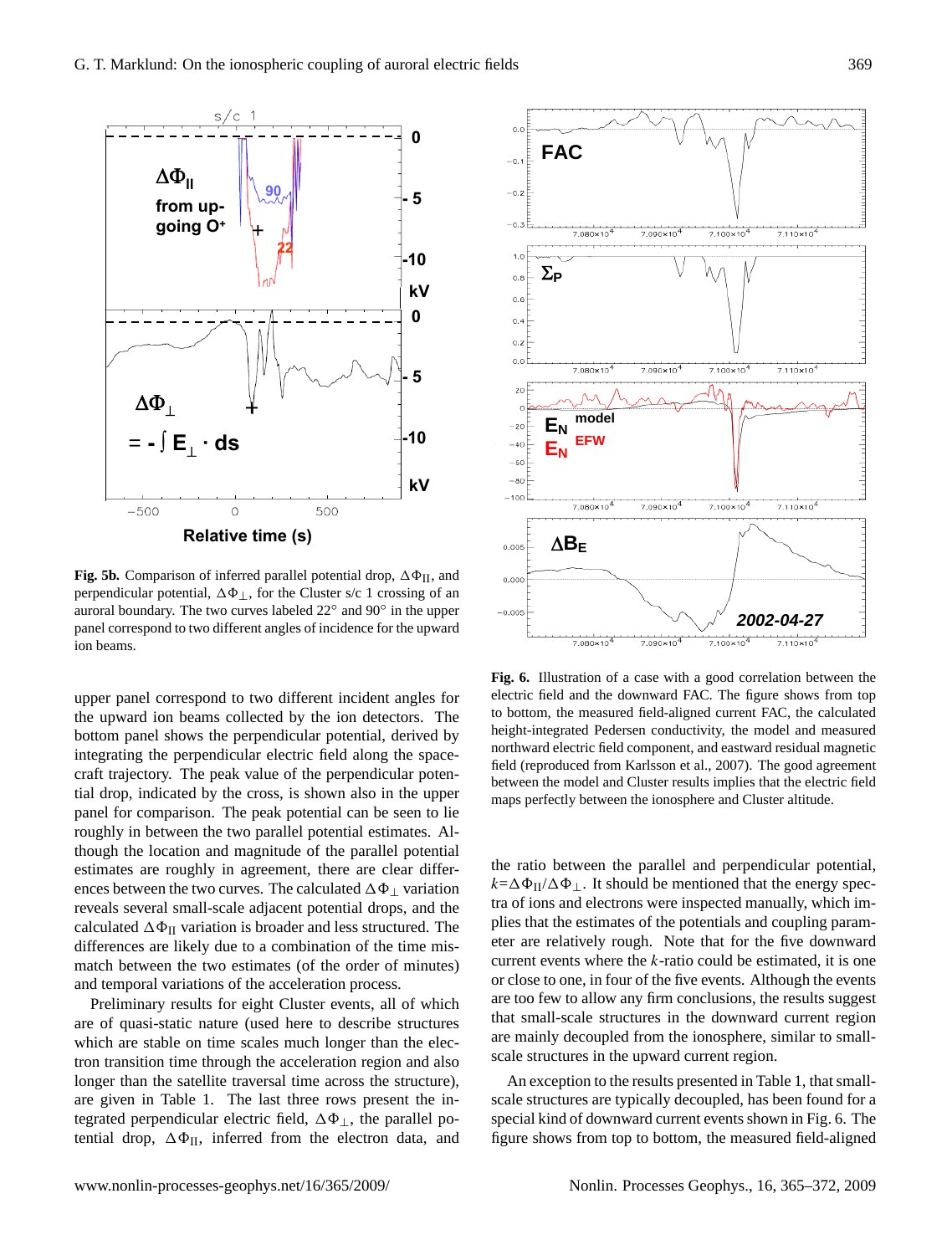**Table 1.** A summary of the characteristics of electric fields and field-aligned currents for 8 Cluster events, the first six of which are from downward current regions. The last three rows show the perpendicular potential, calculated from integrating the perpendicular electric field along the satellite orbit, the parallel potential, inferred from the characteristic energies of the upward electrons (events 1–6) and ions (events  $7-8$ ), and the coupling parameter k, defined as the ratio between the parallel potential and the perpendicular potential.

| Event date                                          | 2001 01 - 14 | 2001 02-14                 | 2002 04 - 27       | 2002 05-19   | 2002 11 - 25 | 2003 02-28  | 2003 05-01           | 2003 05 - 03    |
|-----------------------------------------------------|--------------|----------------------------|--------------------|--------------|--------------|-------------|----------------------|-----------------|
| <b>MLT</b>                                          | 03:30        | 00:20                      | 20:00              | 20:00        | 05:30        | 00:00       | 20:00                | 23:30           |
| Hem                                                 | NH           | <b>SH</b>                  | <b>SH</b>          | SH           | <b>NH</b>    | SH          | SH                   | SH              |
| Potential                                           | U            | U                          | S                  | S            | U            | S           | U(1) S(2)            | U               |
| FAC up/down                                         | down         | down                       | down               | down         | down         | down        | up                   | up              |
| E-field peak $(V/m)$                                | 0.35         | 1.5                        | 1.7                | 0.45         | 0.03         | 0.07        | 0.82                 | $0.05 - 0.1$    |
| Scale (km)                                          | 15           | 8(2)                       | 1.5(2,4)<br>1.0(3) | 2(1)         | 1.6(1)       | 4.7(1)      | 3.0(1,2,3)<br>3.2(4) | 10(2,4)<br>5(1) |
| s/c                                                 | 1,2,3        | 1,2,3,4                    | 2,3,4              | 1,2,3,4      | $\mathbf{1}$ | 1           | 1,2,3,4              | 1,2,4           |
| $\Delta\Phi_{\perp}$ (kv)                           | 2            | 3                          | 3                  | $0.2 - 0.3$  | 0.6          | 12          | 10<br>12(4)          | 8(1)            |
| $\Delta\Phi_{II}$ (kv)                              | 2            | No data                    | 3                  | $0.2 - 0.3$  | 0.5          | $2 - 6$     | 10                   | 8(1)<br>12(4)   |
| $K = \Delta \Phi_{\text{II}} / \Delta \Phi_{\perp}$ | 1            | $\boldsymbol{\mathcal{P}}$ | $\mathbf{1}$       | $\mathbf{1}$ | 0.9          | $0.2 - 0.5$ | 1                    | 1               |

current FAC, the calculated height-integrated Pedersen conductivity, the model and measured northward electric field component, and eastward residual magnetic field (reproduced from Karlsson et al., 2007). Note the good agreement between the model and measured northward component of the electric field. For narrow current sheets, embedded in a large-scale system of upward and downward FAC closing in the ionosphere, current continuity requires that the electric field must intensify in the downward current region, because of the conductivity hole caused by up-flowing electrons and perpendicular transport of ions.

# **4 Summary and conclusions**

An approach to study the quasi-static coupling of high-and low altitude electric fields have been outlined here and applied to a limited set of Cluster events. The results of this preliminary study suggest that small-scale structures in the downward current region are typically decoupled from the ionosphere, similar to small-scale structures in the upward current region. An exception to this is a special kind of downward current events, where the electric field correlates with the downward current and maps perfectly between the ionosphere and Cluster altitude. Recent statistical studies of the coupling issue, based on FAST data, show that a large majority of the events were neither completely coupled nor completely decoupled, with a clear difference between sheet-like and curved structures, the latter being more decoupled than the former. The coupling depends on the nature

of the highly non-linear current voltage relation. Although this problem has been addressed in many recent papers, the current-voltage relationship is still a matter of debate in contrast to the well-established Knight (1973) relationship for the upward current region. A complication for the downward current region is that the depletion process limits the time for which the charge carriers are available in the original current channel. A way to handle this for the downward current sheet is to broaden, as has been observed in Cluster event studies as well as in numerical simulations of the downward current channel.

*Acknowledgements.* The author is grateful to a large number of people who have contributed to the success off the Freja and Cluster missions. The Freja project was supported by the Swedish National Space Board and by the German Ministry for Research and Technology through its project office at DLR. It was managed and operated by the Swedish Space Corporation under contract from the Swedish National Space Board. The Cluster project was supported by the European Space Agency and NASA. This study has been supported by the Swedish National Space Board and the Alfvén Laboratory Centre for Space and Fusion Plasma Physics, KTH, Stockholm.

Edited by: R. Pottelette Reviewed by: R. Lundin and J. Jasperse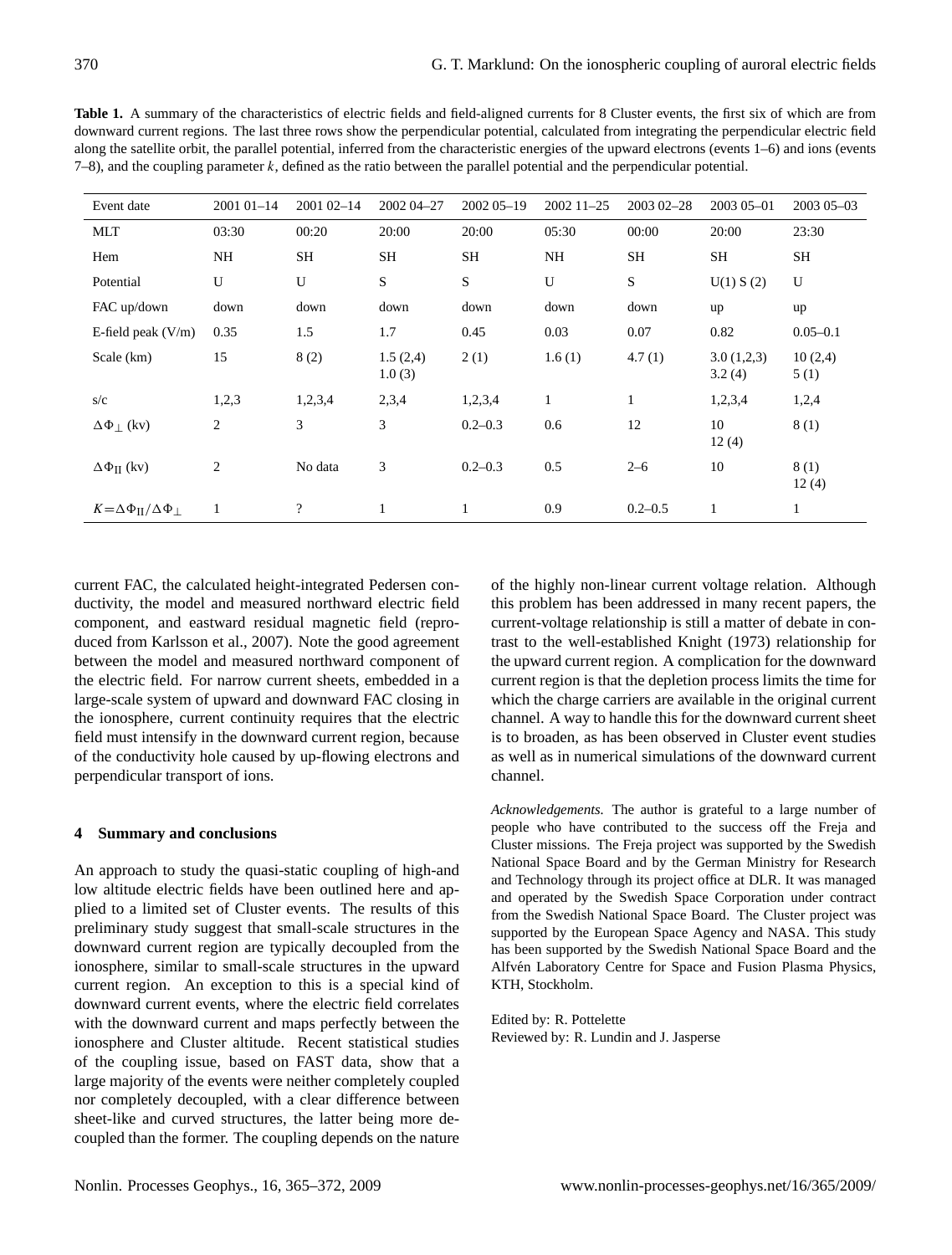### **References**

Aikio, A. T., Mursula, K., Buchert, S., Forme, F., Amm, O., Marklund, G., Dunlop, M., Fontaine, D., Vaivads, A., and Fazakerley, A.: Temporal Evolution of Two Auroral Arcs as Measured by the Cluster Satellite and Coordinated Ground-Based Instruments, Ann. Geophys., 22, 4089–4101, 2004,

[http://www.ann-geophys.net/22/4089/2004/.](http://www.ann-geophys.net/22/4089/2004/)

- Balogh, A., Dunlop, M., Cowley, S., Southwood, D., Thomlinsson, J., Glassmeier, K., Musmann, G., Luhr, H., Buchert, S., Acuna, M., Fairfield, D., Slavin, J., Riedel, W., Schwingenschuh, K., and Kievelson, M.: The Cluster magnetic investigation, Space Sci. Rev., 79/1–2, 65–91, 1997.
- Carlson, C. W., McFadden, J. P., Ergun, R. E., Temerin, M., Peria, W., Mozer, F. S., Klumpar, D. M., Shelley, E. G., Peterson, W. K., Moebius, E., Elphic, R., Strangeway, R. E., Cattell, C. A., and Pfaff, R.: FAST observations in the downward auroral current region: Energetic upgoing electron beams, parallel potential drops, and ion heating, Geophys. Res. Lett., 25, 2017–2020, 1998.
- Elphic, R. C., Bonnell, J. W., Strangeway, R. J., Kepko, L., Ergun, R. E., McFadden, J. P., Carlson, C. W., Peria, W. J., Cattell, C. A., Klumpar, D., Shelley, E., Peterson, W. K., Moebius, E., Kistler, L., and Pfaff, R.: The auroral current circuit and field-aligned currents observed by FAST, Geophys. Res. Lett., 25, 2033–2036, 1998.
- Ergun, R. E., Carlson, C. W., McFadden, J. P., Mozer, F. S., Delory, G. T., Peria, W. J., Chaston, C. C., Temerin, M., Elphic, R., Strangeway, R. J., Pfaff, R., Cattell, C. A., Klumpar, D., Shelly, E., Peterson, W. K., Moebius, E., and Kistler, L.: FAST satellite observations of electric field structures in the auroral zone, Geophys. Res. Lett., 25, 2025–2028, 1998.
- Ergun, R. E., Carlson, C. W., McFadden, J. P., Strangeway, R. J., Goldman, M. V., and Newman, D. L.: Electron Phase-Space Holes and the VLF Saucer Source Region, Geophys. Res. Lett., 28, 3805–3808, 2001.
- Gustavsson, G., Boström, R., Holback, B., Holmgren, G., Lundgren, A., Stasiewicz, K., Åhlén, L., Mozer, F., Pankow, D., Harvey, P., Berg, P., Ulrich, R., Pedersen, A., Schmidt, R., Butler, A., Fransen, A., Klinge, D., Thomsen, M., Fälthammar, C.-G., Lindqvist, P. -A., Christenson, S., Holtet, J., Lybekk, B., Stein, T., Tanskanen, P., Lappalainen, K., and Wygant, J.: The Electric Field and Wave Experiment for the Cluster mission, Space Sci. Rev., 79/1–2, 137–156, 1997.
- Hwang, K.-J., Lynch, K. A., Carlson, C. W., Bonnell, J. W., and Peria, W. J.: Fast Auroral Snapshot observations of perpendicular DC electric field structures in downward auroral current regions: Morphology, J. Geophys. Res., 111, A09205, doi:10.1029/2005JA011471, 2006a.
- Hwang, K.-J., Lynch, K. A., Carlson, C. W., Bonnell, J. W., and Peria, W. J.: Fast Auroral Snapshot observations of perpendicular DC electric field structures in downward current regions: Implications, J. Geophys. Res., 111, A09206, doi:10.1029/2005JA011472, 2006b.
- Jasperse, J. R.: Ion heating, electron acceleration, and the selfconsistent E-field in downward auroral current regions, Geophys. Res. Lett., 25, 3485–3488, 1998.
- Jasperse, J. R., Basu, B., Lund, E. J., and Bouhram, M.: Gyrotropic guiding-center fluid theory for turbulent inhomogeneous magnetized plasma, Phys. Plasmas, 13, 072903, doi:10.1063/1.2220006, 2006.
- Jasperse, J. R., Basu, B., Lund, E. J., and Bouhram, M.: Gyrotropic guiding-center fluid theory for the turbulent heating of magnetospheric ions in the downward Birkeland current regions II, Phys. Plasmas, 13, 112902, doi:10.1063/1.2364475, 2006.
- Johnstone, A., Alsop, C., Burge, S., Carter, P. J., Coates, A. J., Coker, A. J., Fazakerley, A, Grande, M., Gowen, R. A., Gurgiolo, C., Hancock, B. K., Narheim, B., Preece, A., Sheather, P. H., Winningham, J., and Woodcliffe, R. D., PEACE: A plasma electron and current experiment, Space Sci. Rev., 19/1–2, 351–398, 1997.
- Karlsson, T. and Marklund, G.: Simulations of effects of smallscale auroral current closure in the return current region, Physics of space plasmas, 15, 401–406, 1998.
- Karlsson, T., Marklund, G. T., Figueiredo, S., Johansson, T., and Buchert, S.: Separating Spatial and Temporal Variations in Auroral Electric and Magnetic Fields by Cluster Multipoint Measurements, Ann. Geophys., 22, 2463–2472, 2004, [http://www.ann-geophys.net/22/2463/2004/.](http://www.ann-geophys.net/22/2463/2004/)
- Karlsson, T., Brenning, N., Marghitu, O., Marklund, G., and Buchert, S.: High-altitude signatures of ionospheric density depletions caused by field-aligned currents, arXiv:0704.1610v1 [physics.space-ph], 2007.
- Knight, S.: Parallel electric fields, Planet. Space Sci., 21, 741, 1973
- Lynch, K. A., Bonnell, J. W., Carlson, C. W., and Peria, W. J.: Return current region aurora: E-parallel, j(z), particle energization, and broadband ELF wave activity, J. Geophys. Res., 107(A7), 1115, doi:10.1029/2001JA00134, 2002.
- Marklund G. T., Blomberg, L. G., Fälthammar, C.-G., and Lindqvist, P.-A.: On Intense Diverging Electric Fields Associated with Black Aurora, Geophys. Res. Lett., 21, 1859–1862, 1994.
- Marklund, G., Karlsson, T., and Clemmons, J.: On low-altitude particle acceleration and intense electric fields and their relation to black aurora, J. Geophs. Res., 102, 17 509–17 522, 1997.
- Marklund, G., Ivchenko, N., Karlsson, T., Fazakerley, A., Dunlop, M., Lindquist, P.-A., Buchert, S., Owen, 390 C., Taylor, M., Vaivalds, A., Carter, P., André, M., and Balogh, A.: Temporal evolution of the electric field accelerating electrons away from the auroral ionosphere, Nature, 414, 724–727, 2001.
- Marklund, G. T., Karlsson, T., Figueiredo, S., Johansson, T., Lindqvist, P.-A., André, M., Buchert, S., Kistler, L. M., and Fazakerley, A.: Characteristics of quasi-static potential structures observed in the auroral return current region by Cluster, Nonlin. Processes Geophys., 11, 709–720, 2004,

[http://www.nonlin-processes-geophys.net/11/709/2004/.](http://www.nonlin-processes-geophys.net/11/709/2004/)

- Marklund, G., André, M., Lundin, R., and Grahn, S.: The Swedish Small Satellite Program for Space Plasma Investigations, Space Sci. Rev., 111, 377–413, 2004.
- Marklund, G. T., Karlsson, T., Figueiredo, S., Johansson, T., Lindqvist, P.-A., André, M., Buchert, S., and Kistler, L.: Dynamics and characteristics of electric-field structures in the auroral return current region observed by Cluster, Physica Scripta, 34–43, 2006.
- Paschmann, G., Haaland, S., and Treumann, R., Auroral plasma physics, Space Sci. Rev. 103, 1–4, 2002.
- Réme, H., Bosqued, J. M., Sauvaud, J. A., Cros, A., Dandouras, J., Aoustin, C., Bouyssou, J., Camus, T., Cuvilo, J., Martz, C., Medale, J. L., Perrier, H., Romefort, D., Rouzaud, J., ´ D'Uston, C.,M¨obius, E., Crocker, K., Granoff, M., Kistler, L.